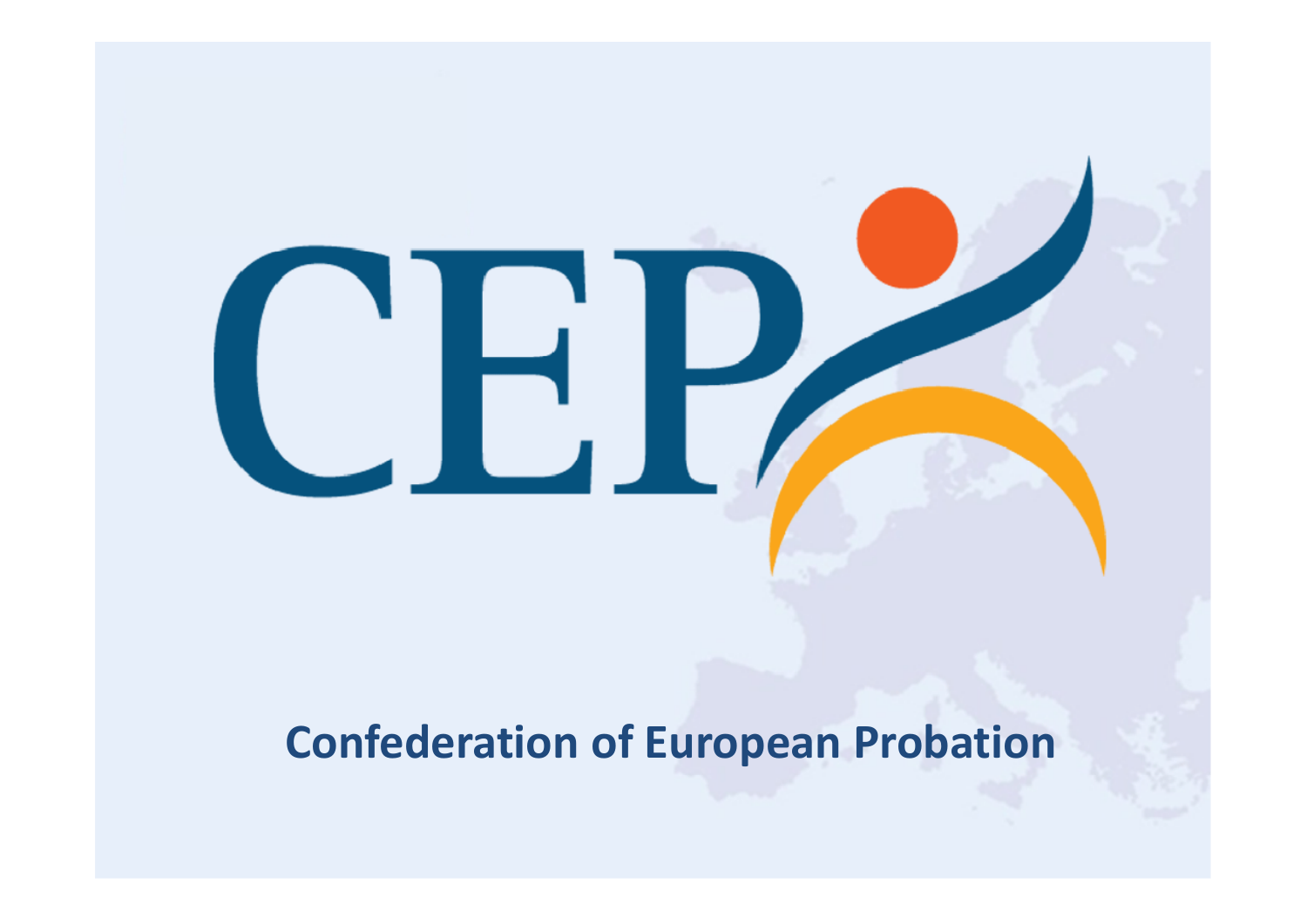

# **Managing sanctions in the community**

'*models of probation: classics & alternatives'*

Marc Cerón President

Willem van der Brugge Secretary General

Confederation of European Probation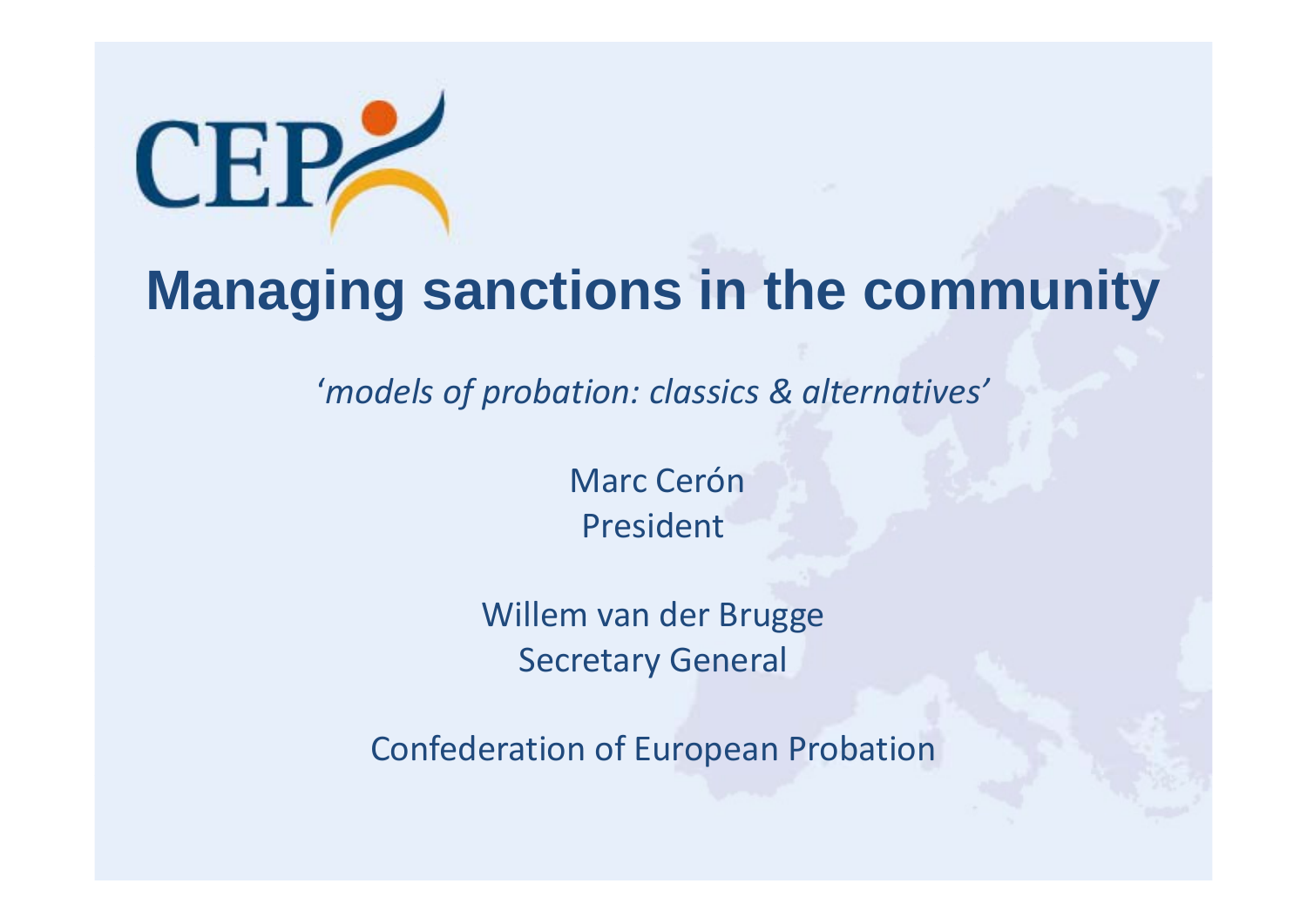

# **Background of CEP**

 $\triangleright$  Established in 1981 by ten countries

Concern at that time: growing number of European foreign nationals in national prisons

Aim at that time: knowledge exchange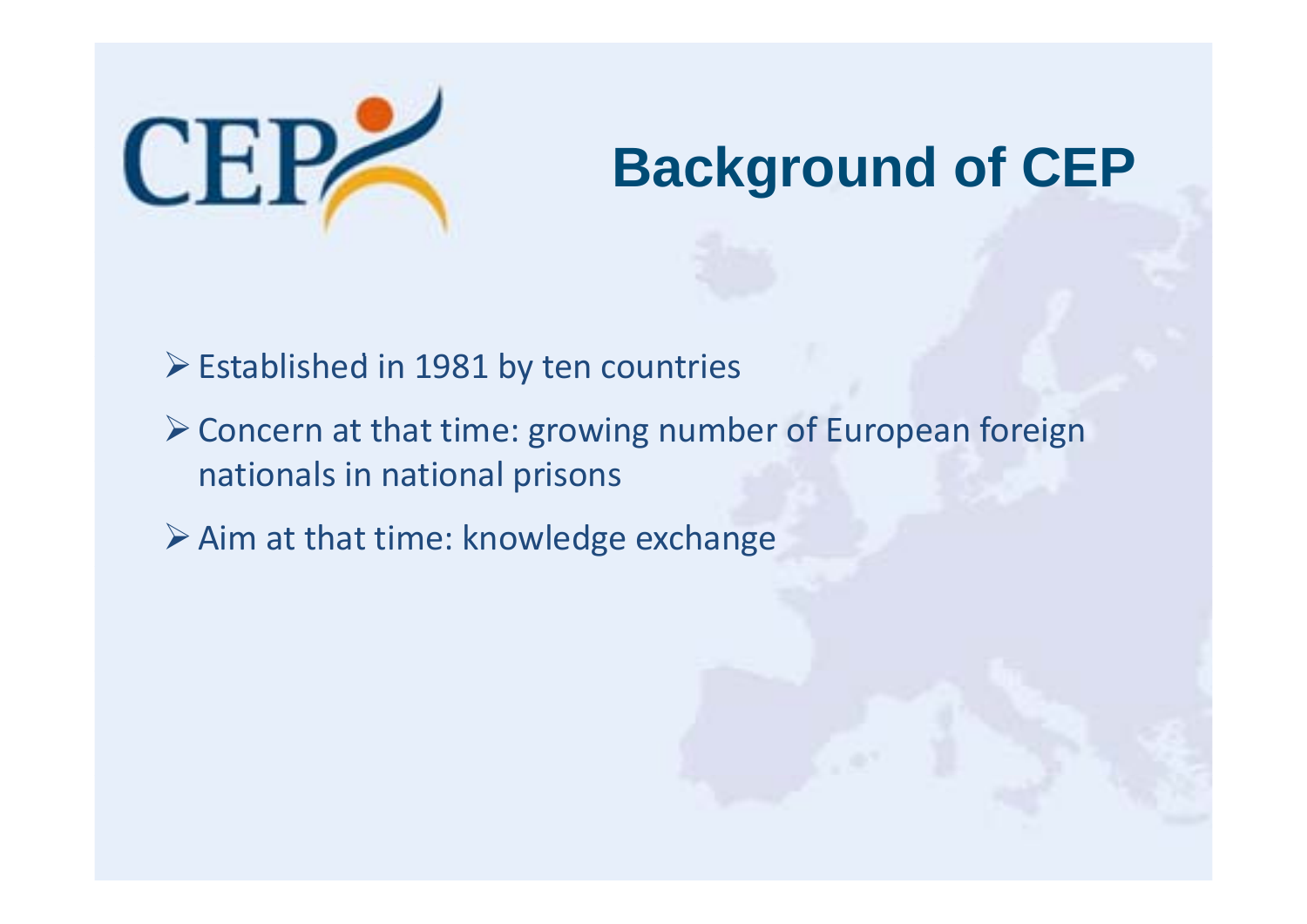

# **CEP d to ay**

Today: 59 member organizations in 34 countries and 38 jurisdictions

- Concern at this time: decreasing budgets
- Recognized by the European Union and the Council of Europe
- Collaboration (CJPE) with other network organizations like EuroPris, the EF for Restorative Justice, Victim Support
- Affiliation agreements with EFUS and APPA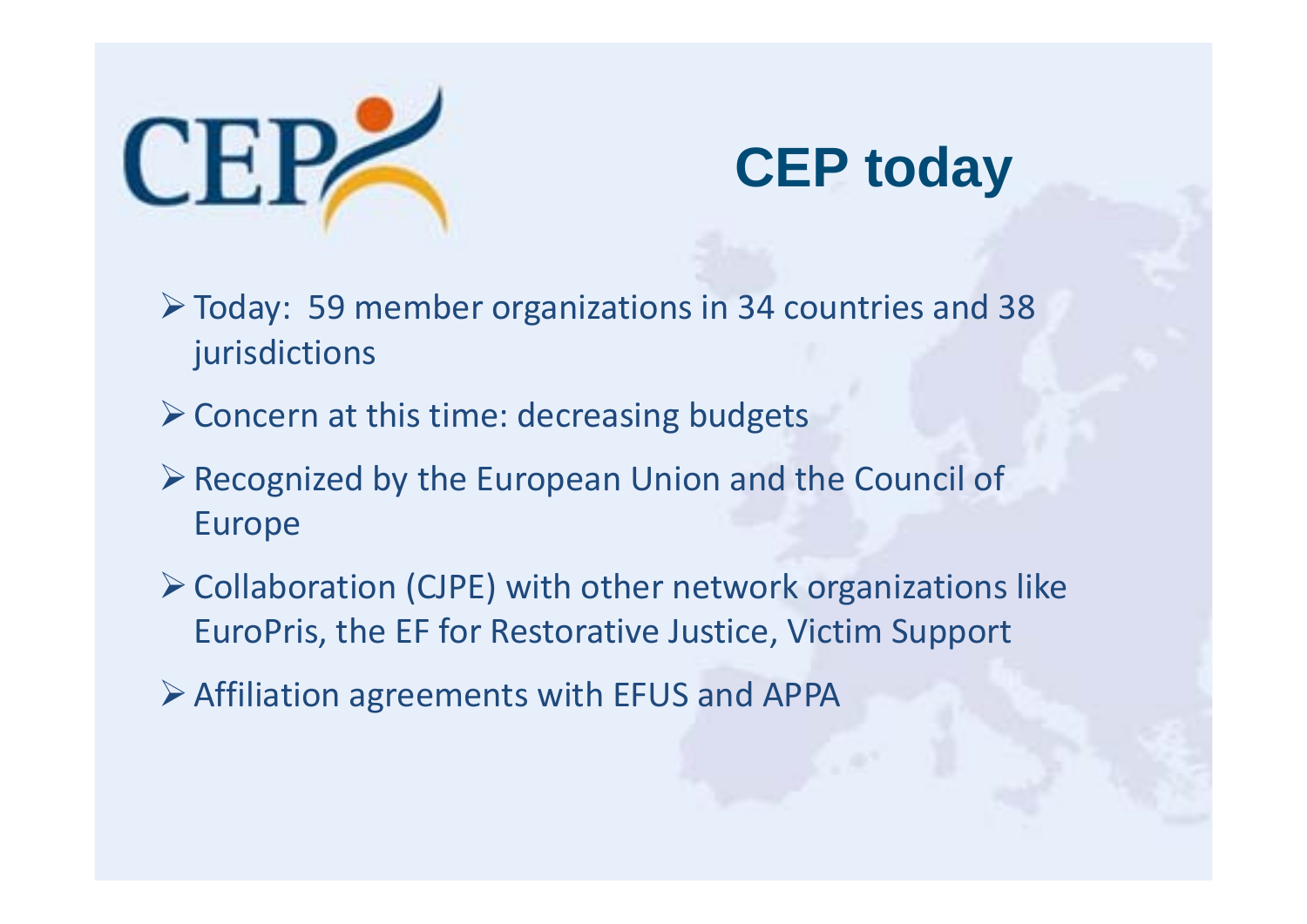

# **G l f CEP Goals of**

- To unite probation organizations and individual professionals all over Europe, sharing the same principles
- To professionalize the sector of probation in Europe
- •To raise the profile of European probation organizations
- To promote social inclusion of offenders through community sanctions and measures such as probation, community service, mediation and conciliation.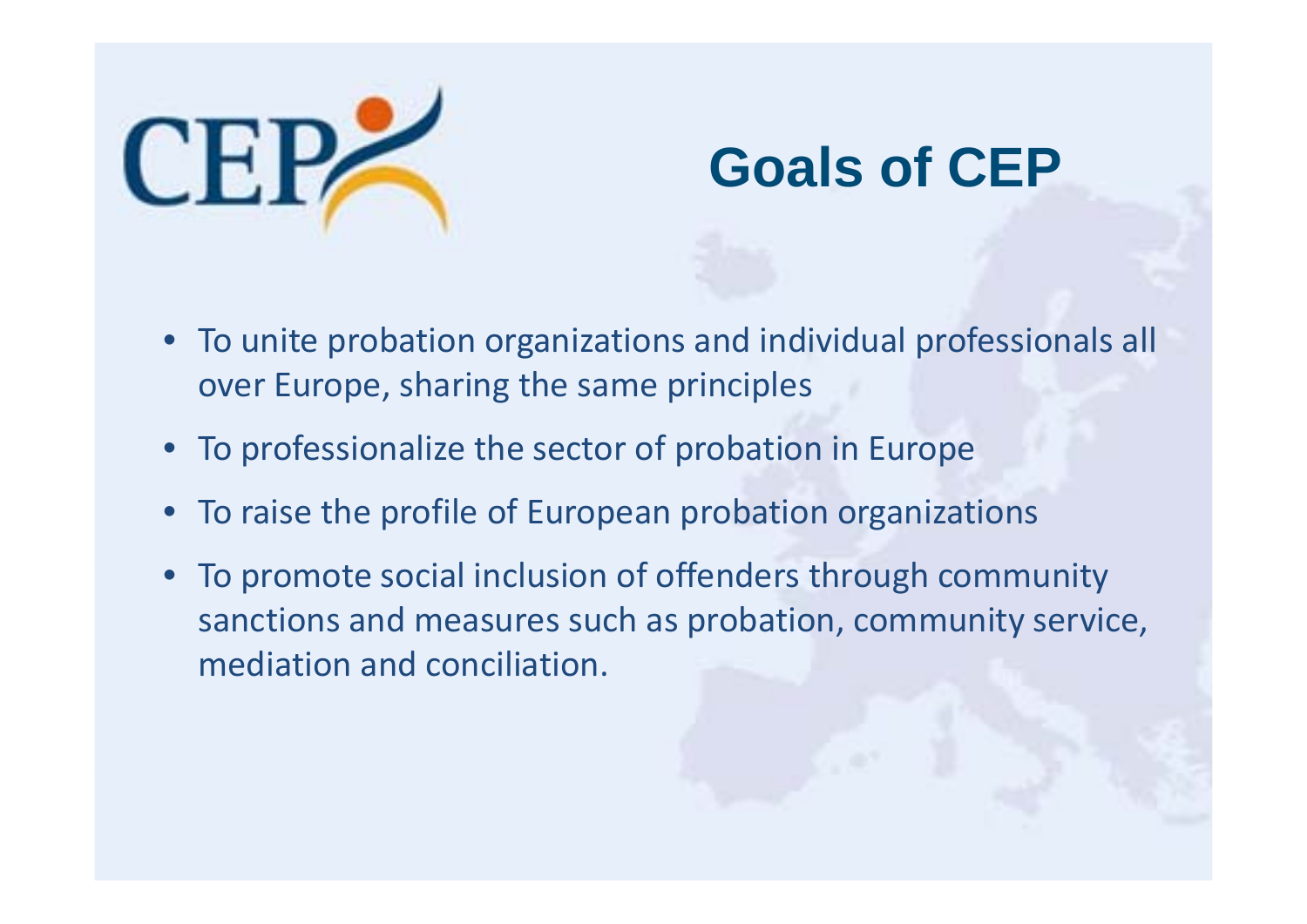

# **Models of Probation**

| <b>Model of probation</b>                                                       | <b>Characteristics</b>                                                                               |
|---------------------------------------------------------------------------------|------------------------------------------------------------------------------------------------------|
| <b>sanctions</b><br><b>Promoting</b><br>community<br>and<br>measures            | Increase the proportion of the community<br>sanctions and measures as compared with<br>imprisonment. |
| <b>Assisting judiciary decisions</b>                                            | Judicial<br>satisfaction<br>with<br>reports<br>and<br>supervision                                    |
| <b>Public protection</b>                                                        | Controlling offenders in the community                                                               |
| <b>Punishment/Enforcement</b>                                                   | Compliance and recall                                                                                |
| <b>Rehabilitation / Preventing reoffending /</b><br><b>Promoting desistance</b> | Reduced reconviction and improve social<br>inclusion                                                 |
|                                                                                 |                                                                                                      |
| <b>Victim's interest</b>                                                        | Victim satisfaction and redress                                                                      |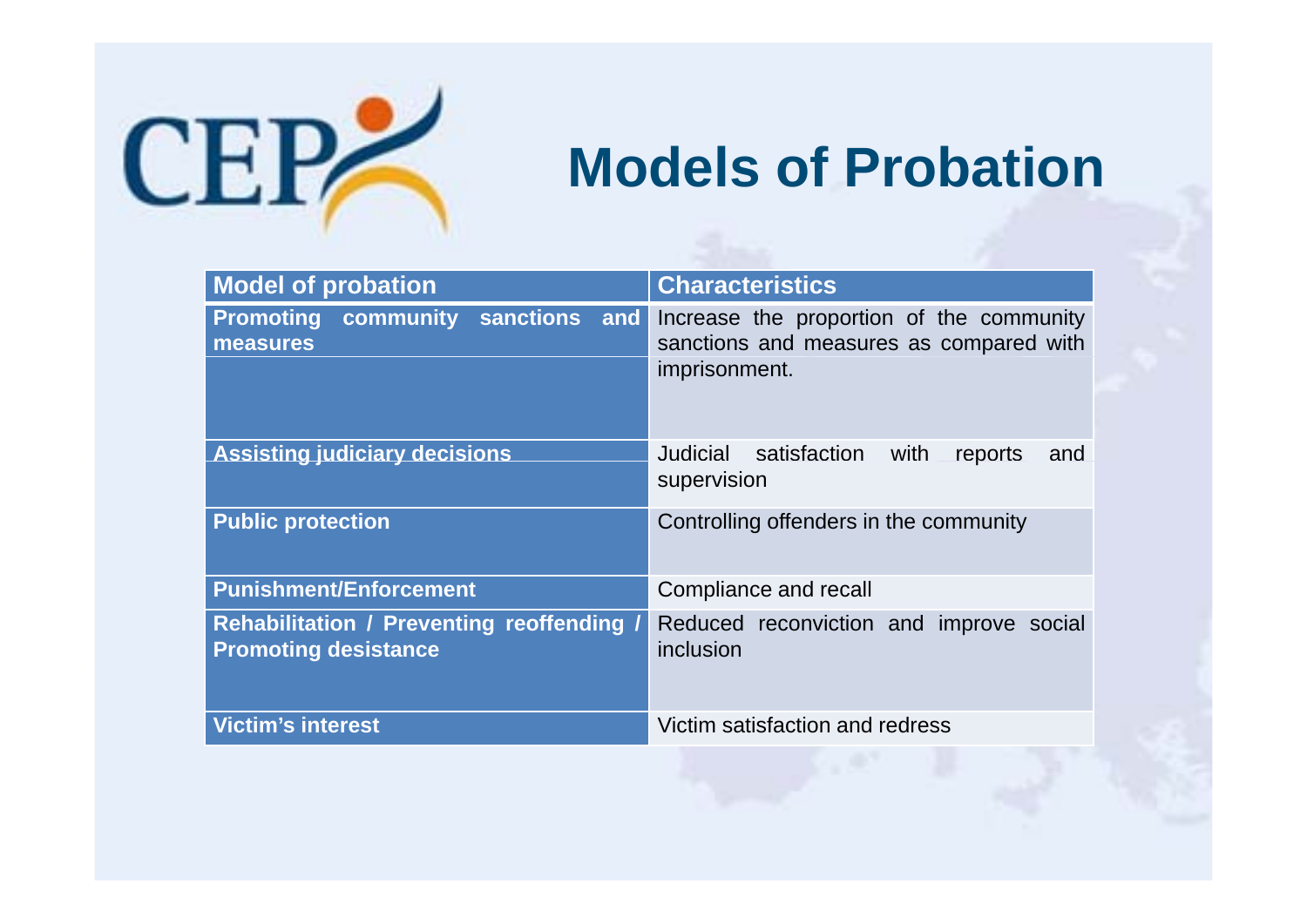

# **Community Sanctions and Measures**

- $\triangleright$  The oldest 'alternative' purpose
- One of the best solutions for overcrowding in prisons
- $\triangleright$  No additional damage for the offender (loss of jobs, housing, relationships etc.)
- $\triangleright$  Visible in the community
- Growth of community sanctions and measures in Eastern Europe and Balkans;
- $\triangleright$  Reconviction rates slightly lower after community sentences than after imprisonment (Durnescu, 2013)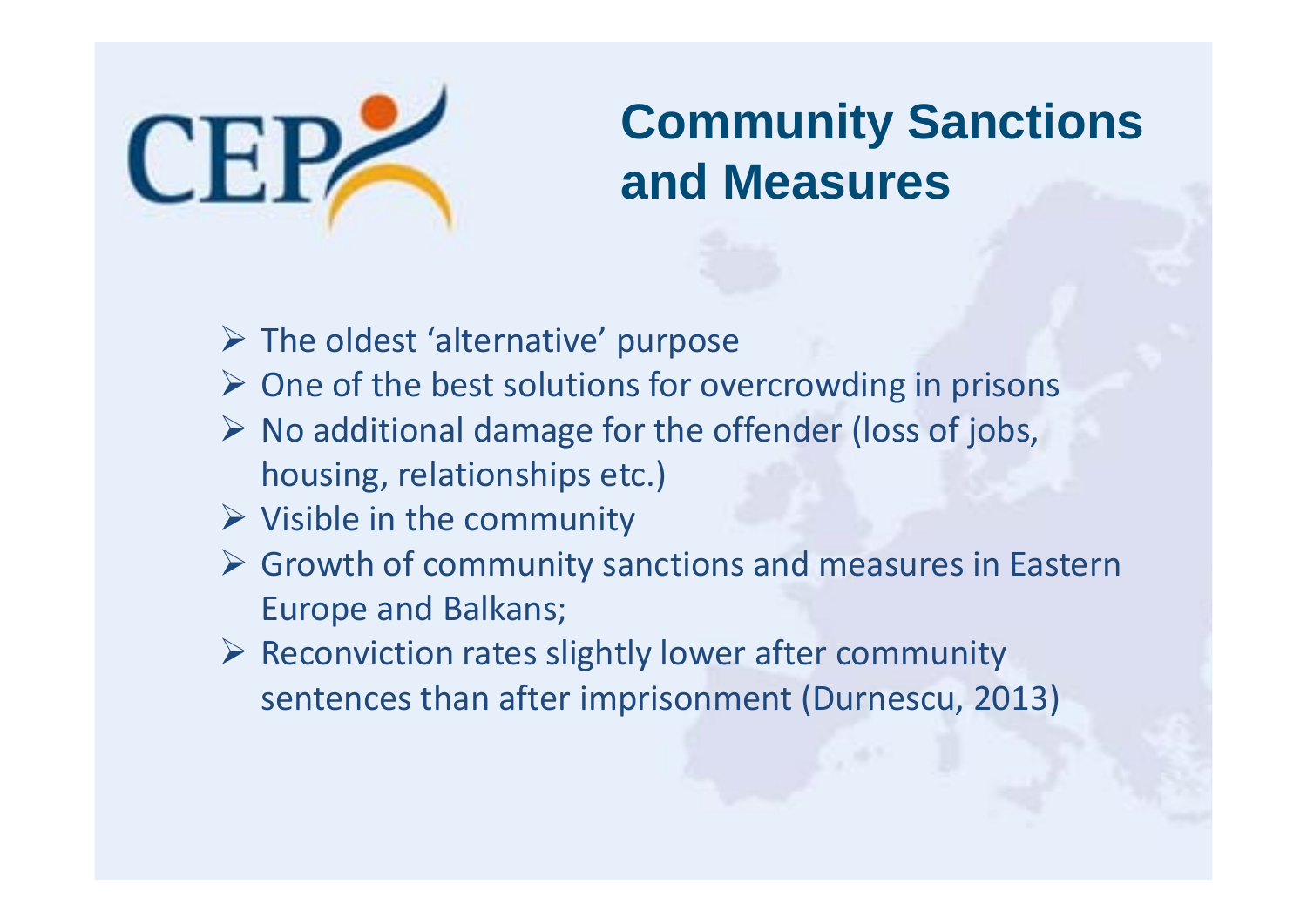

# **Controlling offenders in the community**

- ▶ Post-release supervision
- $\triangleright$  Parole and indeterminate supervision
- ▶ MAPPA (Co-ordinated supervision after full release for violent and sex offenders)
- Electronic Monitoring. Only effective in reducing crime in combination with supervision
- $\triangleright$  Based on the limited studies it seems that supervision by probation is slightly more effective than prison in reducing re‐ offending, or at least not worse (Durnescu 2013)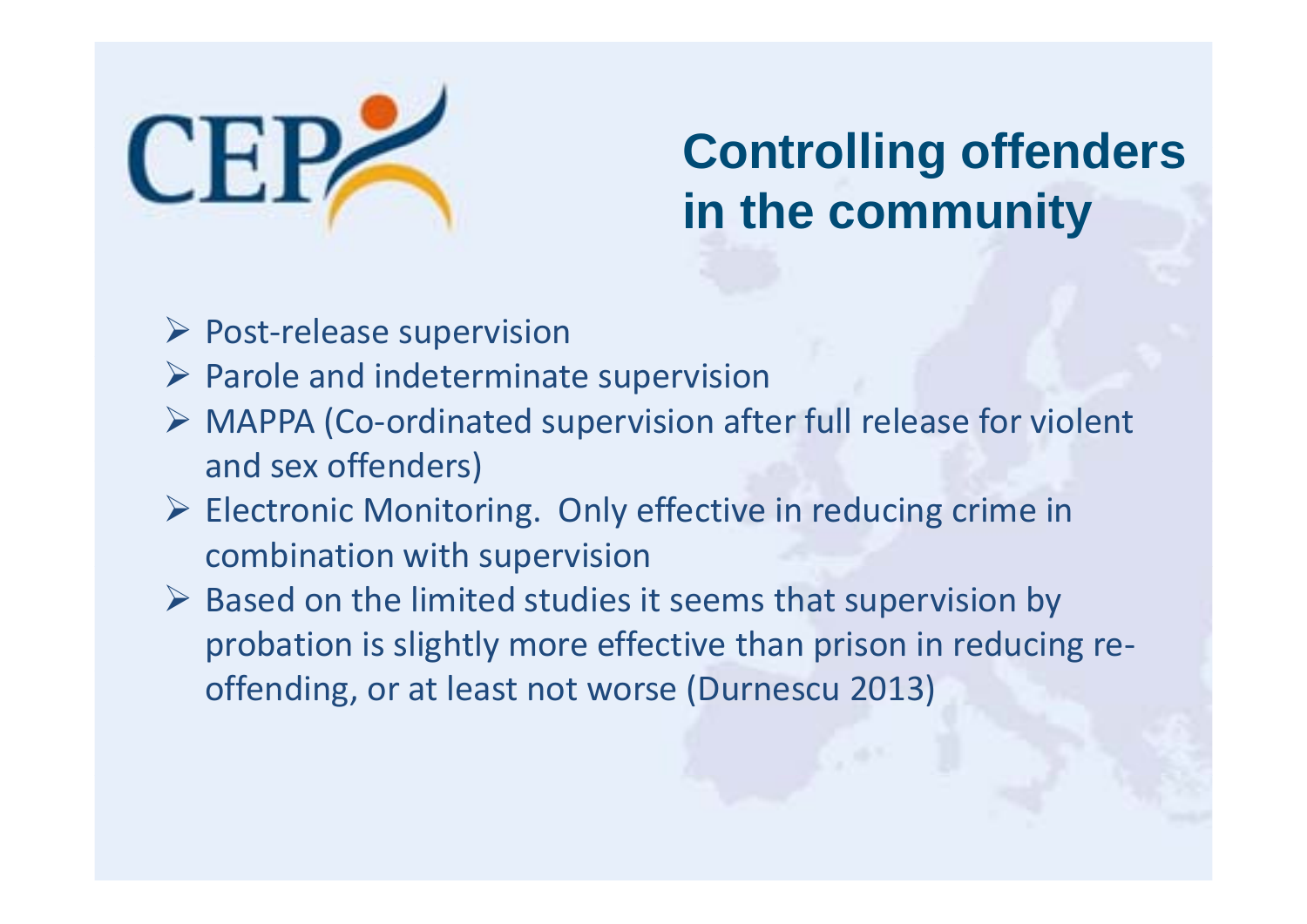

#### **Desistance**

Why people desist from <sup>a</sup> criminal career (Farrall, 2002)

- p. **desistance is related to overcoming obstacles.**
- p. overcoming obstacles is associated with prior motivation and changes in the social circumstances
- **desistance often take place without probation** interventions. Solving obstacles related to family problems and employment are related to desistance (Leibrich, 1993).
- **Skills and attributes ofthe correctional staff when delivering** supervision have <sup>a</sup> strong impact on recidivism.
- p. Combining RNR paradigm with core correctional practices are effective in reducing re‐arrest (Robinson et al., 2012).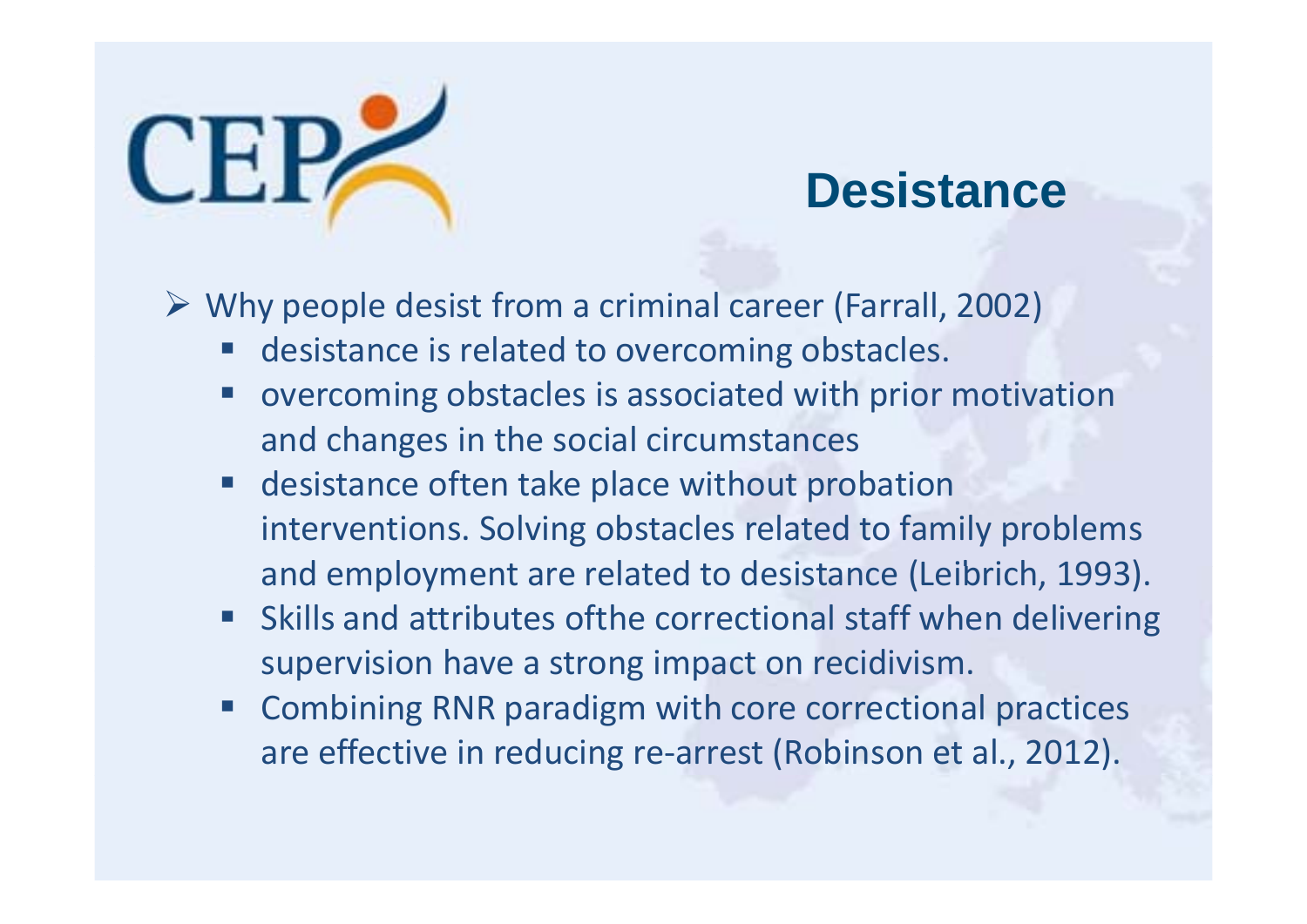

# **Z.S.M. (A.S.A.P.)**

- 'ASAP'‐procedure: Short criminal justice procedure for common and simple crimes in the Netherlands
- Cooperation between public prosecution, police, probation service, child protection agency and victim support
- Fast (within 72 hours) procedure: light cases handled fast
- ▶ Prosecutor model
- Decision (community sentence or penalty) taken by the prosecutor is based on the advice of the ZSM partners
- $\triangleright$  Victim is involved and approached (compensation)
- Prosecutor cases (2012): 250.000; Inflow ZSM (2012): 25%; Assessed in ZSM:72%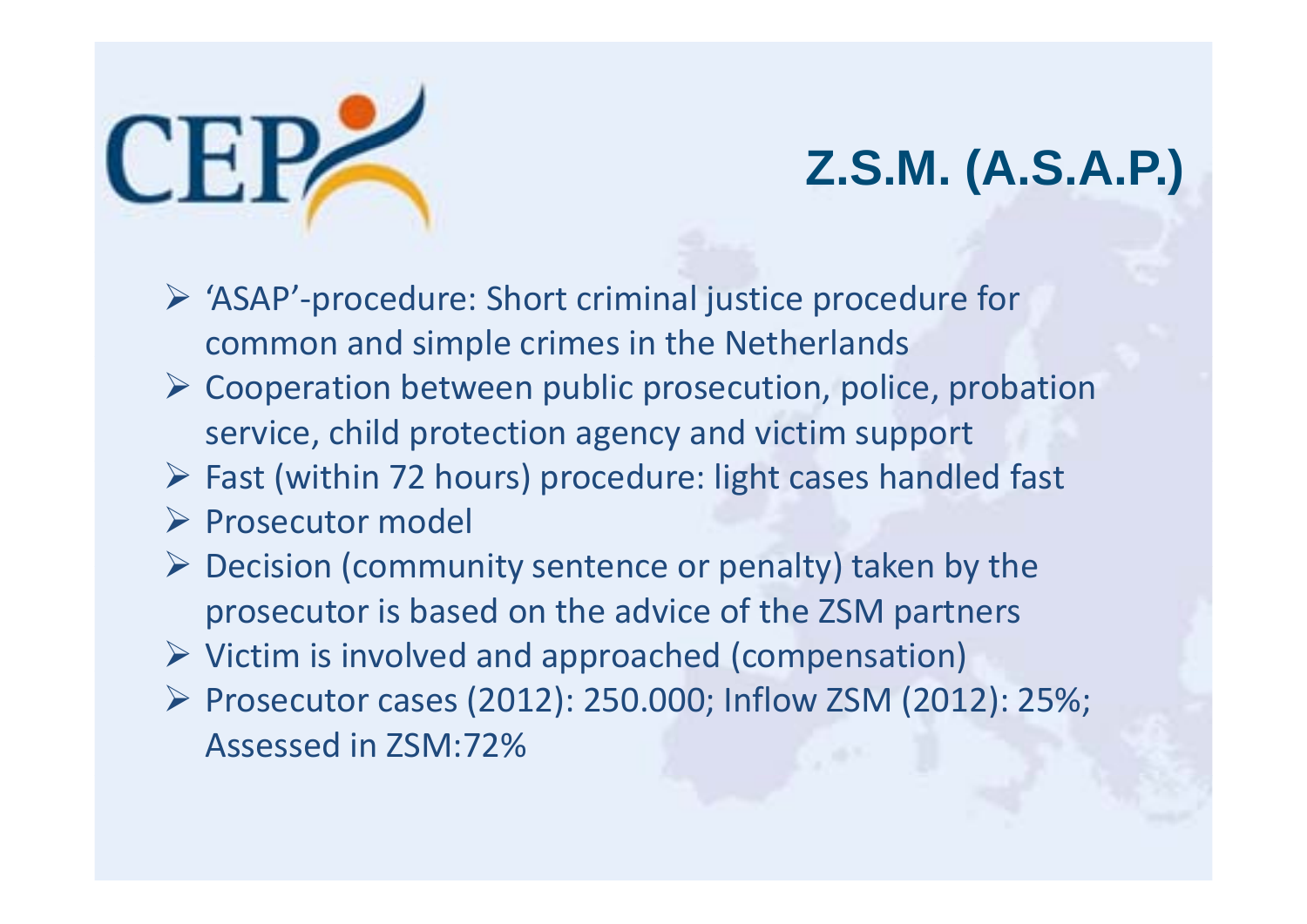

#### **Drug Courts**

#### ▶ Problem-solving courts.

- Offenders in <sup>a</sup> Drug Court are often in <sup>a</sup> mentally chaotic state with <sup>a</sup> long history of drug use and related offending.
- Accountability to the court throughout an (DTTO) order and sanctions available to the Sheriffs are considered effective tools in the motivation of offenders to comply with the drug treatment & testing program.
- $\triangleright$  initial findings provide cause for optimism that Drug Courts may prove to be <sup>a</sup> valuable resource for responding to drug related crime.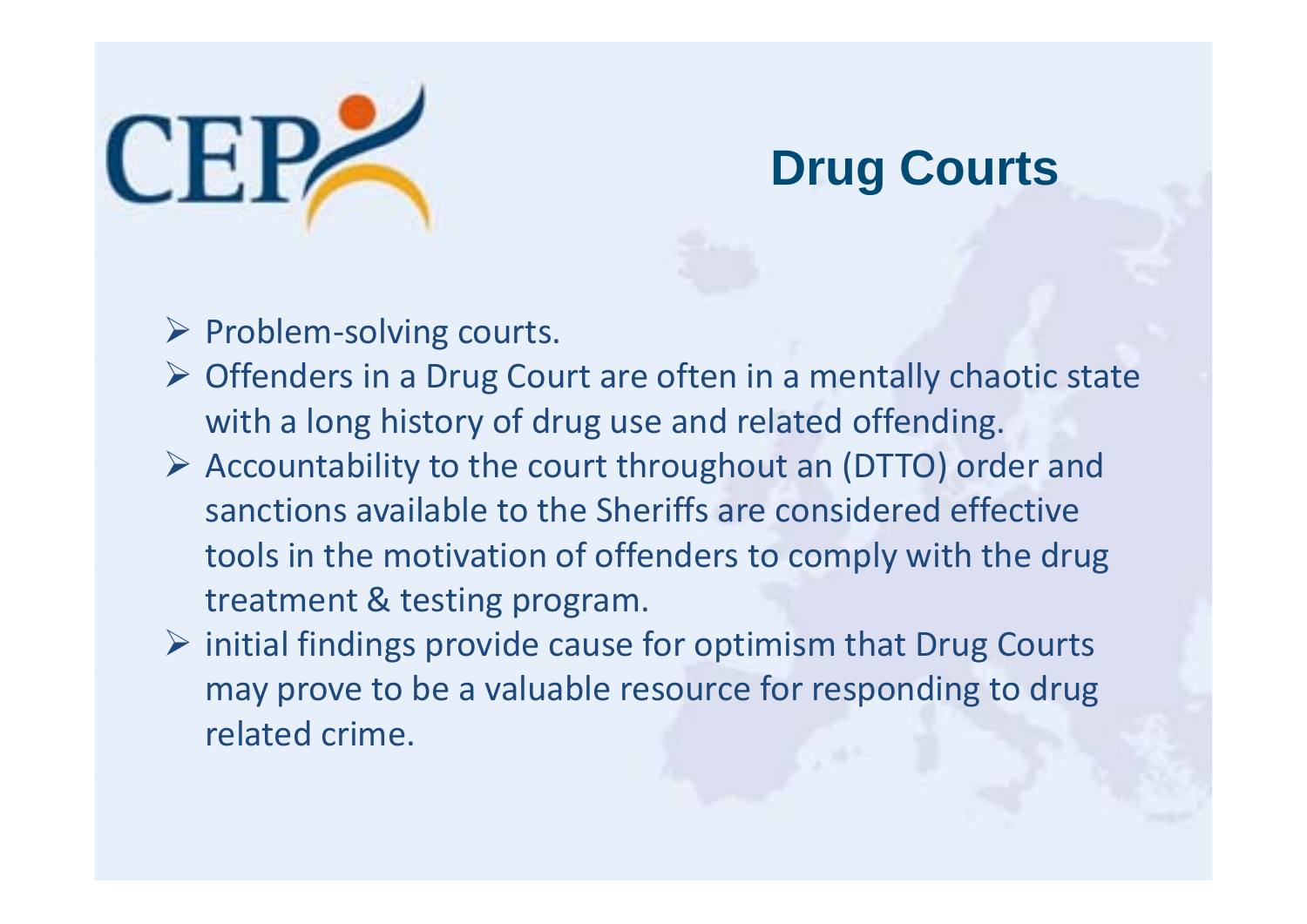

## **Security Houses**

- Partnershi p between law enforcement authorities, local authority and health care.
- $\triangleright$  Aim is to bring permanent change in the behaviour of individual offenders on the basis of a joint vision and a common purpose.
- Also a real building where the partners meet.
- $\triangleright$  Availability of supporting staff.
- The first Safety House was established in 2002. There are now 45 Safet y Houses in the Netherlands.
- The ultimate objective is less recidivism and a safer community.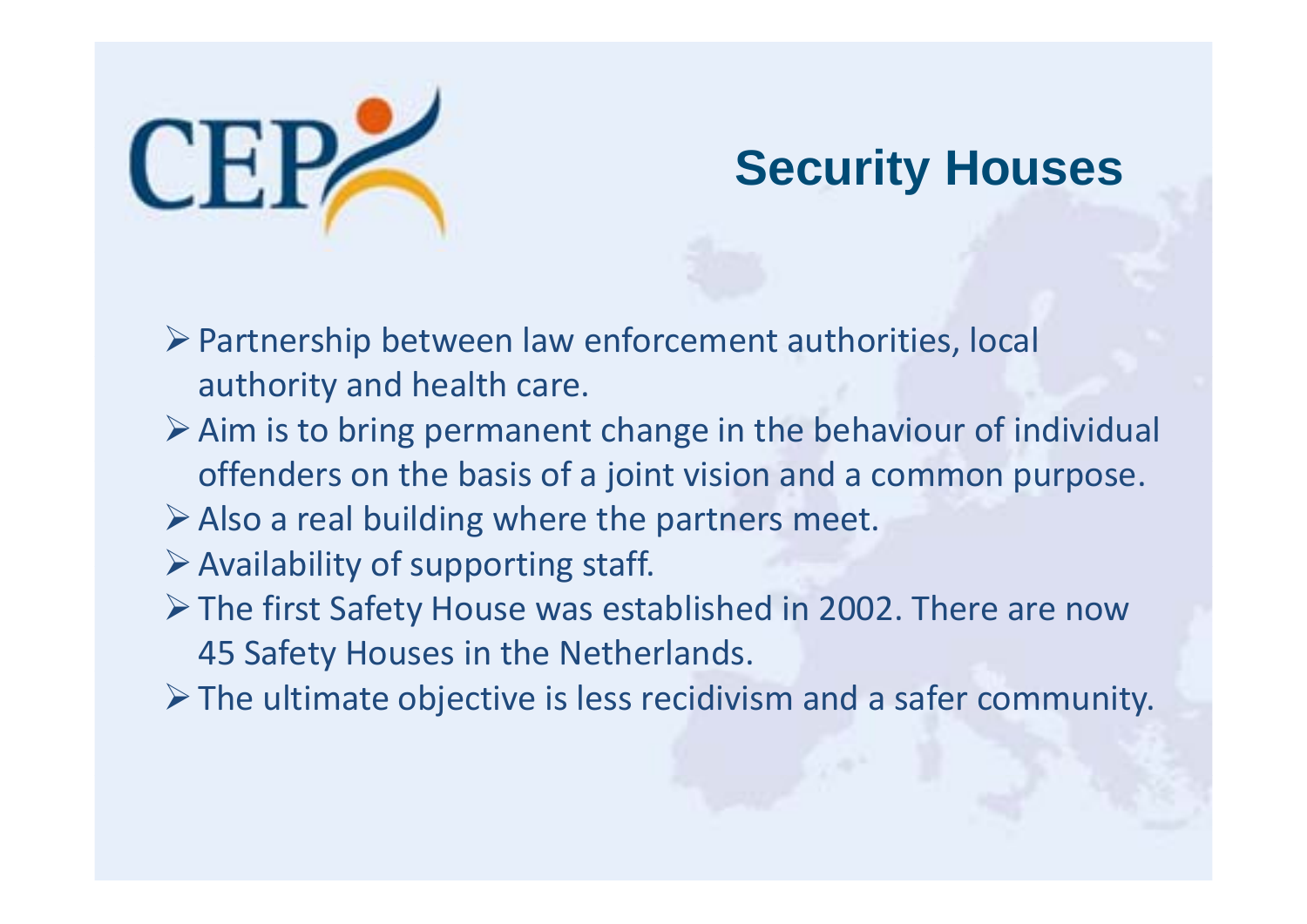

# **The Paradox of probation:**

*`The paradox of probation model posits that probation simultaneously serves as both an alternative to prison and as <sup>a</sup> net‐widener that expands carceral control.' (Phelps, 2013)*

- ▶ Regulate CSM for medium and medium-high risk offenders
- $\triangleright$  Reform the sentencing policies e.g. divert drug offenders
- $\triangleright$  Promote probation practices that support compliance
- Do not look at probation as 'a magic bullet' adopt flanking measures